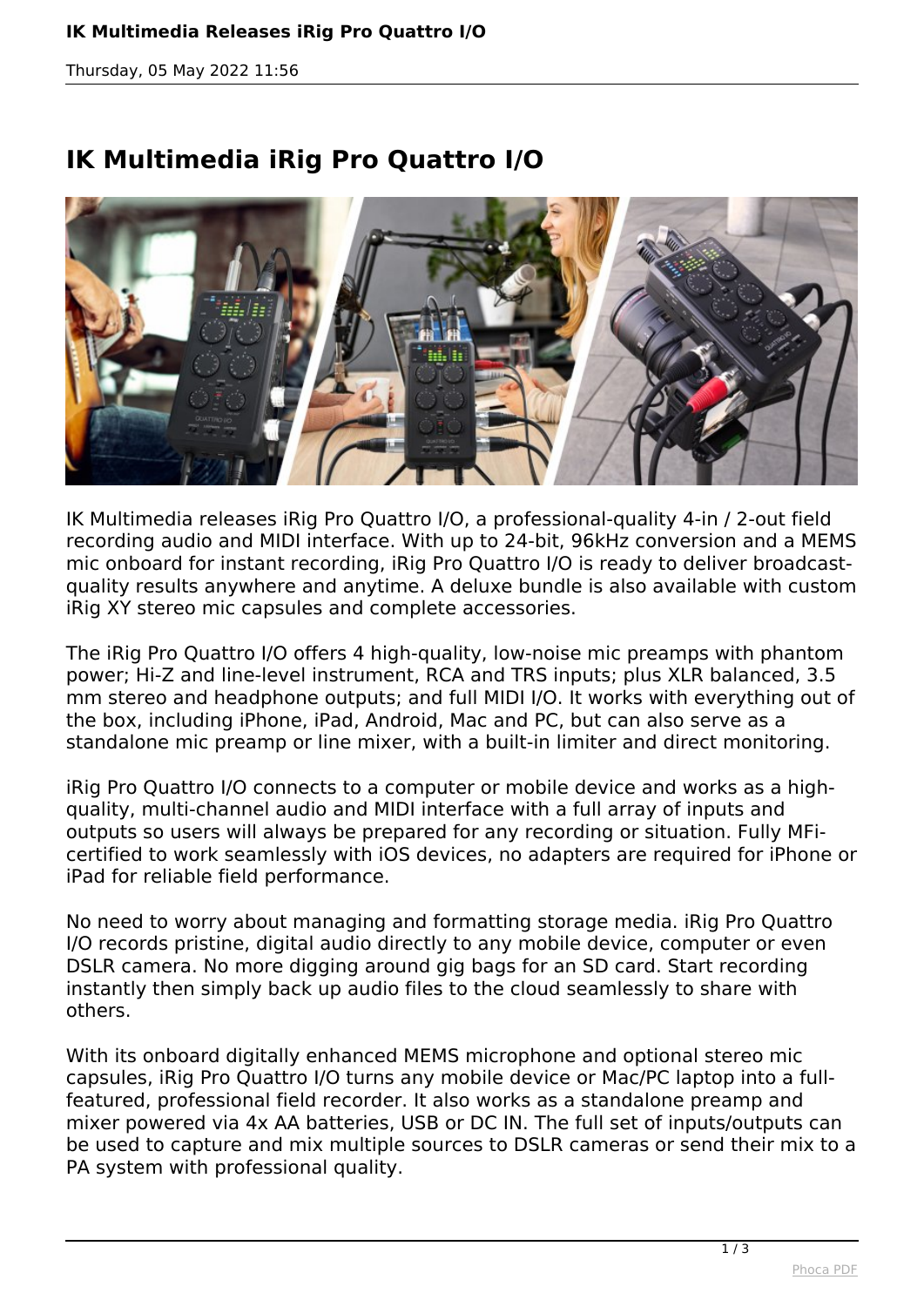## **IK Multimedia Releases iRig Pro Quattro I/O**

*Thursday, 05 May 2022 11:56*



*In Stereo mode, iRig Pro Quattro I/O mixes all sources down to stereo for streaming or recording. Monitoring is easy thanks to a dedicated headphone output with independent volume control and direct monitoring. Mono mode extends compatibility for streaming to social media. A Loopback feature lets users easily duet with favorite videos, plus iRig Pro Quattro I/O can also keep the device under charge for long streaming sessions, using its power supply unit.*

*Stereo and Mono modes pre-mix up to 4 audio sources (RCA / 3.5 mm stereo line inputs (+ Loopback), XLR combo inputs and MEMS microphone) down to a stereo or mono track, which can be sent to streaming apps, DSLR cameras or sound systems. In Multichannel mode, the XLR mic/Hi-Z instrument and mic/line combo jacks or RCA / 3.5 mm stereo line inputs are routed to channels 1 to 4 respectively, giving users 4 channels of audio to send to recording apps such as GarageBand or any DAW. iRig Pro Quattro I/O - Image 2*